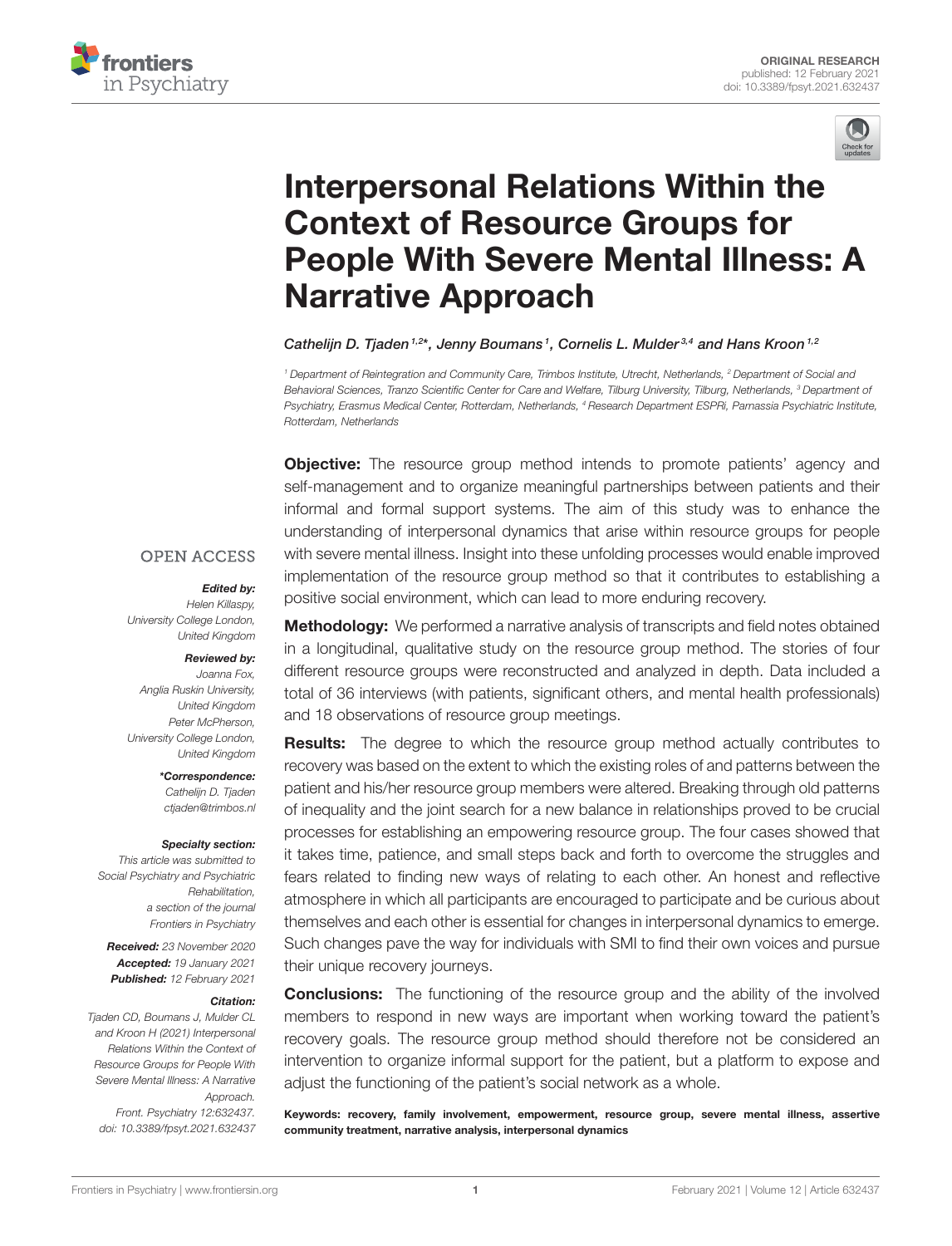# INTRODUCTION

Over the past 40 years, a confluence of factors has contributed to the evolution of a renewed view of mental health recovery for people with severe mental illness (SMI). There is increased recognition that patients are surrounded by social networks that may support, undermine, substitute, or supplement professional help [\(1,](#page-11-0) [2\)](#page-11-1). Together with processes of deinstitutionalization and changing ideas about "good care," this recognition has led to an increased focus on community care in the last few decades [\(3,](#page-11-2) [4\)](#page-11-3). Simultaneously, the consumer/survivor movement has fought for patients' right to co-decide and co-create the care and support they receive, and it has aimed to achieve greater empowerment for patients, de-stigmatization, and renewed hope for the future [\(5,](#page-11-4) [6\)](#page-11-5). As a consequence, international policies and guidelines now emphasize the importance of partnerships between mental health professionals, service users, and their social networks to improve service quality and enhance the empowerment and involvement of service users and their significant others [\(7\)](#page-11-6).

Evolving from this movement, the resource group (RG) method [\(8\)](#page-11-7) is a promising way to combine the call for agency and self-management with the appeal to organize meaningful partnerships and establish care that is embedded within community life. The origins of the RG method lie in the Optimal Treatment (OT) model, which integrates biomedical, psychological, and social strategies in the management of SMI [\(9,](#page-11-8) [10\)](#page-11-9). In Sweden, the model was further developed and relabeled as Resource Group Assertive Community Treatment (R-ACT) [\(11](#page-11-10)[–13\)](#page-11-11), in which ACT teams were enriched by RGs. Research on R-ACT has focused on effectiveness and found improvements in functioning, well-being, and symptoms for people with psychosis [\(12,](#page-11-12) [13\)](#page-11-11). Implementation and effectiveness of RGs outside Sweden is being investigated [\(14\)](#page-11-13).

To create an RG, patients invite significant others from their informal network (such as friends and family) and their formal network (such as mental health nurses, social workers, or job coaches). Each RG has a unique composition that is suited to the individual and their recovery wishes and needs. During RG meetings, which are held quarterly, the RG discusses the patient's goals and wishes and jointly determines a recovery plan [\(8\)](#page-11-7).

Central to the RG method is the assumption that recovery emerges from the relationship between individuals and the social and cultural environments in which they are embedded [\(15–](#page-11-14)[17\)](#page-11-15). Extensive research indicates that the presence and involvement of significant others contributes to recovery, as they are a source of warmth, support, and encouragement. For example, family members possess a deep knowledge of the patient from years of "standing alongside the person," and can prevent them from adopting a stigmatized, illness-related self-image [\(18\)](#page-11-16). Also, families can encourage engagement with treatment plans and recognize early warning signs of relapse [\(19\)](#page-11-17), and they can assist the patient in accessing services during periods of crisis [\(20–](#page-11-18) [22\)](#page-11-19). In addition, it has been reported that families can provide practical assistance, such as by offering temporary housing or cooking meals [\(23\)](#page-11-20).

However, establishing positive social support and rebuilding beneficial social networks that enable recovery are recognized as challenging features of treatment programs. Some forms of assistance or specific behaviors or communications can unintentionally lead to aversive events or stress for the person with SMI. Thorough investigations have found that high levels of expressed emotions within the social environment—referring to close kin's criticism, hostility, and over-involvement in relation to a relative with schizophrenia—can be a source of stress that negatively impacts the course of the psychiatric disorder [\(24,](#page-11-21) [25\)](#page-11-22). In addition, the involvement of significant others can impede the recovery process when they remain fixated on a helper role and are unable to support an individual's movement toward autonomy and reciprocal relationships [\(23,](#page-11-20) [26\)](#page-11-23). Also, family members who do not understand how environmental cues, adverse events, or stress can increase the risk of relapse might act in ways that increase risks without realizing it [\(27\)](#page-11-24).

Taken together, although the involvement of significant others in treatment and care has been broadly acknowledged as a source of support that leads to more positive outcomes, more knowledge about interpersonal dynamics is needed to shape social support interventions. In addition, while mental health professionals fulfill an important part of the interpersonal dynamics within a RG, beneficial and hindering aspects of their attitudes are not well-understood. Hence, the aim of this paper is to provide an in-depth understanding of the interpersonal dynamics that arise within RGs and their influence on the recovery journey of the individual suffering from SMI and his/her significant others. Insight into these unfolding processes enables improved implementation of the RG method so that it contributes to establishing a positive social environment, which leads to a more enduring recovery for people with SMI.

# METHODOLOGY

# Resource Group Method

To work according to the RG method [\(11](#page-11-10)[–14,](#page-11-13) [28\)](#page-11-25), the patient first asks his/her significant others and mental health professionals to join the RG. This is referred to as nominating. Then, the patient is stimulated to take the lead in preparing the first RG meeting by deciding on the location and chairman (preferably the patient themself). In addition, together with a mental health professional, they develop an RG plan that contains the recovery goals they want to discuss during the meeting. Before the first meeting, the professional separately invites all nominated RG members to engage in an in-depth preparatory conversation to discuss the relationships among the nominee, the patient, and the other RG members as well as the role the nominee wants to have in the RG. Follow-up RG meetings are scheduled, on average, once every 3 months. The composition of the RG is flexible and might change over time depending on the patient's goals, wishes, and phase of recovery. In the present study, the RG method was implemented in the context of Flexible Assertive Community Treatment (FACT) [\(29\)](#page-11-26), the most frequently used outreach service in the Netherlands. FACT involves a multidisciplinary team who provides individual care—including case management and home visits—and scales up to team care with intensive, full ACT when needed.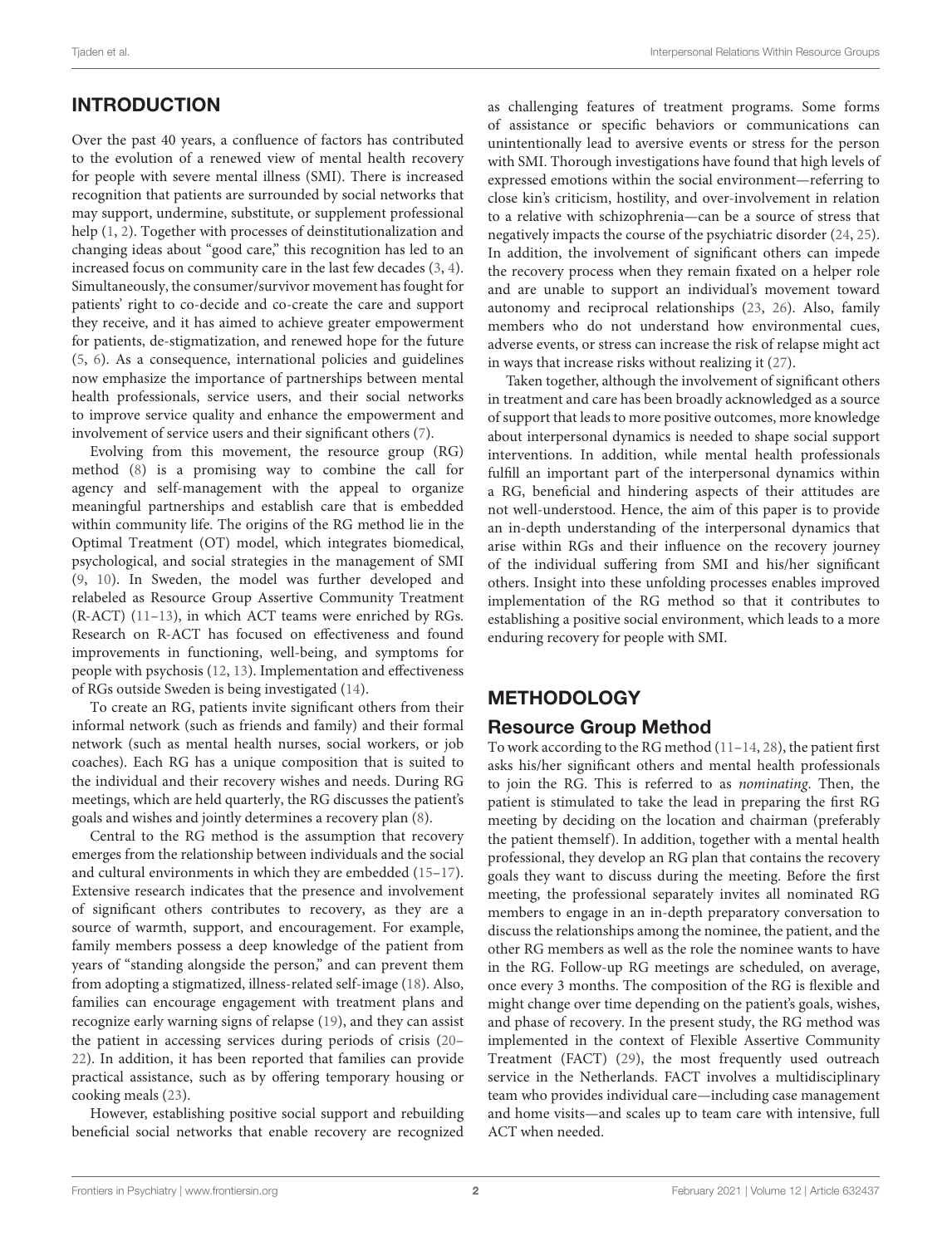## **Design**

This paper is based on a narrative phenomenologicalhermeneutic analysis [[\(30\)](#page-11-27), p. 295] of transcripts and field notes that were derived as part of a larger qualitative study exploring multiple perspectives on the RG method for people with SMI. The methodology of the larger study, including the recruitment of the cases, is described in depth elsewhere [\(31\)](#page-11-28). In short, the study used a longitudinal multiple case-study design based on grounded theory [\(32,](#page-11-29) [33\)](#page-11-30) to explore the developments and processes in eight RGs. Five of these cases were studied by the first author, and three were studied by the second author. In the current paper, the five cases studied by the first author are re-analyzed from a within-case perspective. One case was dropped because no informal network was involved in the RG and thus it contained too little information on the topic of interest: interpersonal processes within RGs. Hence, four cases were analyzed in the current paper.

# Data Collection

Data were collected between November 2017 and December 2019. Data collection for each case started when the RG was set up. Data was collected through four means. First, a narrative interview was conducted with the patient at the start of data collection based on a global topic list [\(34\)](#page-11-31) (see **[Supplementary Material](#page-11-32)**). Second, the RG meetings were observed and audio-recorded. Third, between the meetings, repeated in-depth interviews were conducted with the patients about their daily life, perceptions of their goals and aspirations, relations with the social environment, and experiences with the RG. Later in the process, the initial interpretations of the data were discussed with the patients during these interviews. Fourth, by the end of data collection, all the RG members (patients, significant others, and professionals) were interviewed about their experiences with the RG. Throughout the study period, a personal connection was established between the researcher and patient via telephone calls and messages.

The interviews with the patients were interactive and guided by neutral, open questions. Participants were encouraged to discuss topics that they considered relevant. Hereby, these interviews were aimed to co-construct understanding of the meaning and unfolding of the RG [\(35–](#page-11-33)[38\)](#page-11-34). The interviews took place at the patient's home or another preferred location. There was no time limit, and the duration ranged from 20 min to 2 h. The interviews with RG members were somewhat more structured. The topics of those interviews were pre-determined by a topic list (see **[Supplementary Material](#page-11-32)**), which was constructed by the first and second author based on the emerging themes and categories. Most interviews and RG meetings were recorded and transcribed verbatim. One participant ("Martin") was difficult to reach, and most contact was informal and by phone. These contacts were not recorded and transcribed; instead, the researcher wrote field notes about the topics that were discussed.

Short field notes were written after every contact, interview, or RG meeting to describe the initial associations of the researcher. Cases were followed until within-case saturation occurred (i.e., the moment when new data collection no longer seemed to bring up major new developments in that particular case [\(39\)](#page-12-0). Within-case saturation was defined based on the general research question of the larger qualitative study exploring multiple perspectives on the RG method for people with SMI, based on grounded theory. Consistent with the grounded theory approach of saturation categories [\(40\)](#page-12-1), data collection continued until nothing new was being heard and all areas that seemed to warrant further investigation had been pursued. Hence when the first author observed that new data tend to be redundant of data already collected, and did not lead to new themes regarding the understanding of the role RG for that case, this was discussed with the second author in a meeting. When both agreed, the case was considered to be saturated. The time period to reach saturation ranged from 6 months to 2 years. For one of the cases ("Martin"), we had to stop data collection earlier, as he no longer answered his phone or called back. The first and second author were in constant dialogue during data collection to explore developments and discuss their interpretations. In the current paper, a total of 36 interviews (with patients, significant others, and mental health professionals) and 18 observations of RG meetings are analyzed. See **[Table 1](#page-3-0)** for an overview of the collected data for each participant.

# Data Analysis

For the larger study [\(31\)](#page-11-28), the first and second author had coded all transcripts and field notes together in an ongoing dialogue and had written memos of their discussions, so both were familiar with the data. For the present study, the first author reread the transcripts, field notes, and memos of the coding associated with a particular case several times, searching for excerpts that raised curiosity or questions related to the aim of the study. Puzzling parts of the data material could function as significant events and uncover possible plots [\(41,](#page-12-2) [42\)](#page-12-3). After identifying the possibly significant events for each case, the first author constructed initial narratives for each case and thoroughly discussed them with the second author. Then, the first and second author read parts of the transcripts and the field notes again to search for possible explanations for the raised questions and for other parts of the data material that seemed connected to important developments. These data were used to reconstruct the narrative. The analysis followed the principles of the hermeneutic circle [\(30\)](#page-11-27), which involves an interpretation process in which the research continuously goes back and forth between pieces of a text and the preliminary understanding of the whole narrative. This procedure continued until a satisfactory, coherent interpretation was achieved. This interpretation led to a deeper level of understanding of the experiences and interactions of all involved [\(43\)](#page-12-4).

# Ethical Considerations

The Medical Ethical Committee of VU Medical Centre granted approval for the study (IDS: 2017.316). Written informed consent for publication and usage of anonymized quotes was obtained from all patients and informal RG members before data collection. We changed names and details to maintain participants' confidentiality.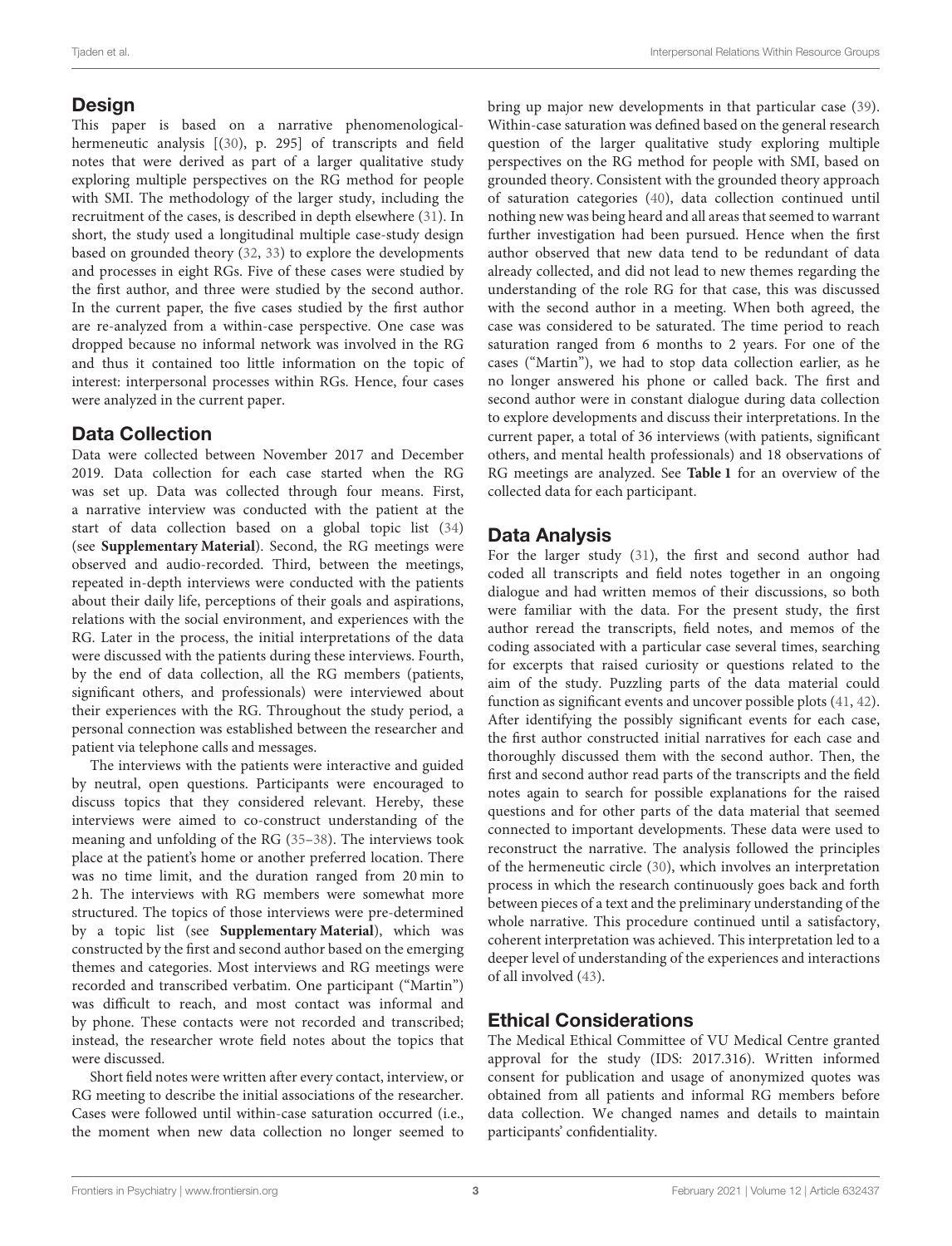<span id="page-3-0"></span>

|  |  |  |  |  |  |  | <b>TABLE 1</b>   Overview of the collected data <sup>b</sup> , sorted per participant. |
|--|--|--|--|--|--|--|----------------------------------------------------------------------------------------|
|--|--|--|--|--|--|--|----------------------------------------------------------------------------------------|

| Parti-<br>cipant | <b>Narrative</b><br>interview | In between<br>interviews |                     |       | <b>RG meeting Evaluative interview</b> | <b>Interviews RG</b><br>members informal |        |                                                      |   | <b>Interviews RG</b><br>members formal |    |  |                       | <b>Total</b> |    |
|------------------|-------------------------------|--------------------------|---------------------|-------|----------------------------------------|------------------------------------------|--------|------------------------------------------------------|---|----------------------------------------|----|--|-----------------------|--------------|----|
|                  |                               |                          | <b>Visits Phone</b> | Total |                                        |                                          | Mother | Brother Friend Total CM <sup>a</sup> PS <sup>a</sup> |   |                                        |    |  | <b>SW<sup>a</sup></b> | Total        |    |
| John             |                               | 4                        |                     | 4     |                                        |                                          |        |                                                      |   | 2                                      |    |  |                       |              | 16 |
| Martin           |                               | 2                        | 2                   | 4     |                                        |                                          |        |                                                      |   | 0                                      | -3 |  |                       | З            | 9  |
| Leon             |                               | 4                        |                     | 4     | 6                                      |                                          |        |                                                      | 2 | 3                                      |    |  |                       | 2            | 17 |
| Raoul            |                               | 3                        |                     | 3     | 4                                      |                                          |        |                                                      |   | 2                                      |    |  |                       | 2            | 12 |
| Total            | 3                             |                          |                     | 15    | 18                                     | 3                                        |        |                                                      |   |                                        |    |  |                       | 8            | 54 |

*<sup>a</sup>CM, case manager; PS, peer support worker; SW, social work.*

*b*<sub>As</sub> we lost contact with one of the participants during the data collection (Martin) we could not conduct the final interview, nor ask his RG members (n = 4) to participate. Also, one *formal RG member (peer-worker John) did not respond to our request to interview them despite several attempts. Lastly, one of the participants (Raoul) had invited his mother and case-manager to the narrative interview, and therefore we couldn't follow the topic-guide. We added this interview to the "in-between" interviews.*

## **Reflexivity**

The study is part of the PhD thesis of the first author, CT. Next to her work as a researcher, CT is a psychologist in an urban area with people facing diverse problems, both with regard to severity as well as nature. For her PhD, CT briefly followed the developments of 58 RG's throughout the country, although with an utterly different intensity compared to the four men of the present study. In addition, she was involved with the supervision of the mental health professionals implementing the method, including those involved with the four men. JB, the second author, is an experienced qualitative researcher with a focus on investigating and understanding service user's lived experiences with psychological suffering as well as the process of recovery. Before the start of the study, CT and JB took time to truly get to know each other and to share their personal stories to be able to promote each other's' reflexivity.

# RESULTS

In the following section, we share the remarkably different stories of four men and their RGs: John, Leon, Martin, and Raoul. We narratively describe how their RGs developed over time and how the interpersonal relations evolved, both from their perspectives and from the perspectives of their significant others and professionals. The stories are not merely characterized by successes or smooth transitions toward meaningful collaboration and empowerment. They also reflect the struggles, the ups and downs, and the tensions that arise during a recovery journey. Above all, the stories provide insight into the unique and different ways in which the RG method takes shape in the lives of the four men. Each story ends with a short reflection by the researchers on the emerging interpersonal processes within that RG.

### Case 1: John—Agency vs. Dependency

At the start of data collection, John has just moved from the clinic—where he stayed after two severe psychotic episodes—to live with his brother. He sets up his RG with a peer worker and nominates his brother, mother, case manager, and social worker to be part of it. From the beginning, John is very involved in the RG method. He explains that he expects it to help him regain control and an active life now that he is out of the clinic. He enthusiastically appoints himself as chairman of the RG meetings, and he puts a lot of effort into making his RG plan and agenda. Together with living in a new city and being out of the clinic, he sees the beginning of the RG as a promising new start and aims to make some profound changes in life.

RG meeting. John: "It gives me a lot of space to think about stuff and to write things down myself. And I also think that the goal of the RG is to make sure that I get certain things done in my life, and that it can serve as a big stick when I postpone things or not keep my promises. That would be very nice. Because I have stood still for a few years and have not been doing anything at all and then it is obviously not going well."

In the first few months of data collection, it becomes clear how deep John desires to get back to living a "normal life." He feels challenged by the fast-moving world around him, in which everyone seems to be able to participate and to build a meaningful existence. His RG plan illustrates what a normal life would look like to him. It is filled with long-term, ambitious plans, varying from traveling the world to having a full-time paid job. He struggles to connect this with his current situation.

Interview John. John: "I have a lot of trouble to accept that I am being treated. Well.... Wait, I [said] it wrong. I have accepted it but I have a bit of trouble that I don't function fully as I used to."

The RG increasingly becomes an audience to communicate his struggles. The researchers' field notes describe that John has a tendency to think thoroughly about everything, and that expressing himself in the RG meetings allows him to gain an overview of all the plans in his head and bring them closer to the world around him. In an in-between interview, John describes the RG meetings as a "platform" where he can share his thoughts and where he feels in control about decisions in his life. Although this is a positive experience for him, he clearly expresses that he is uncomfortable with actually asking for help from his family. During the meetings, he rejects their help and sometimes gets irritated when they try to advise him.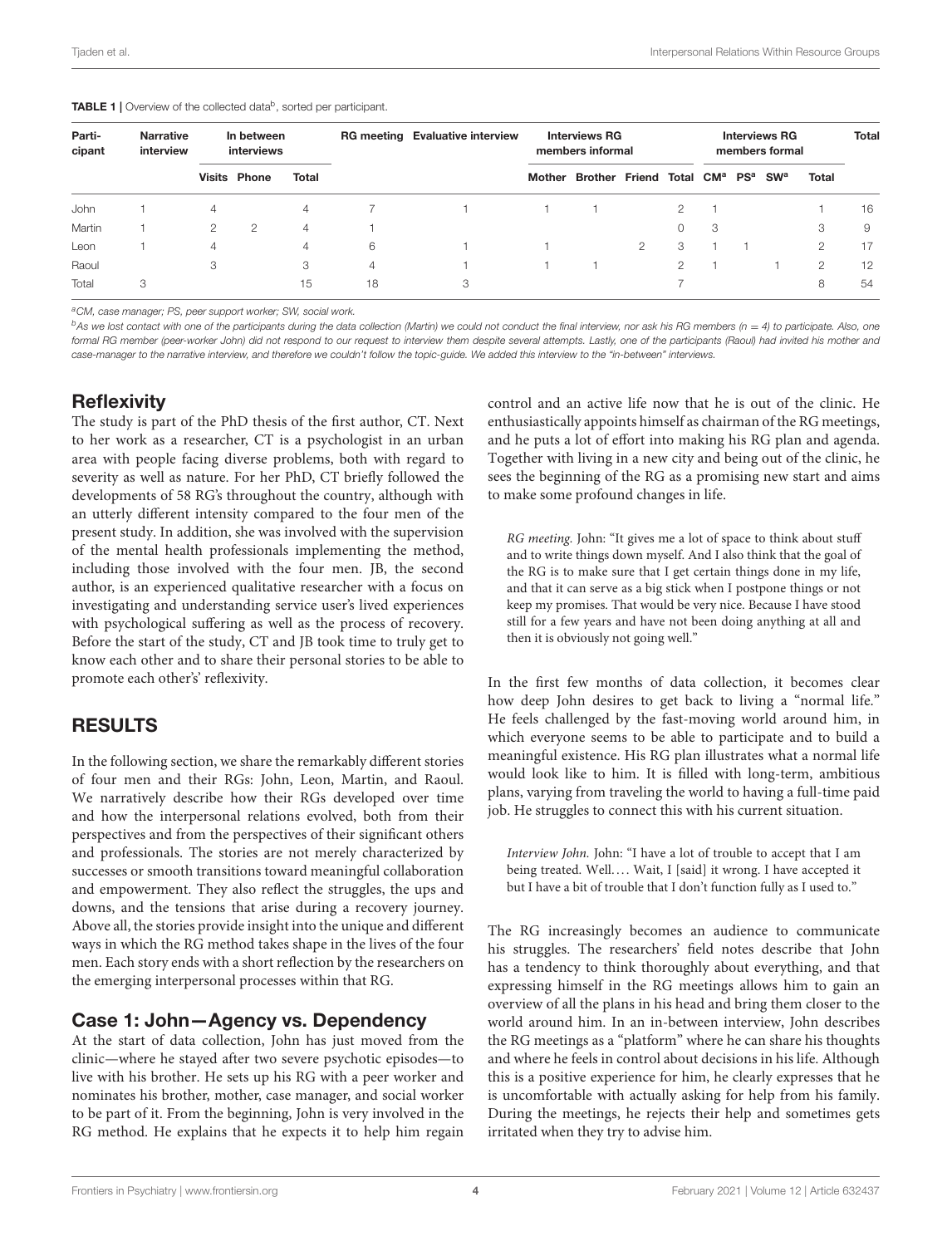RG meeting. Peer worker: "And what can others in the group do about this?" John: "Well, I also said that I prefer to do as much as possible myself, that is really, really important to me. [...]." Mother: "But don't you think it would be easier when your brother asks you, you know, 'have you thought about this or that'. So that you keep your promises." John: "no it will work out.... sighs deeply. Mother wants to start a sentence but John interrupts her, talking fast [...]. I will keep my promises, I just have to be a bit more adequate. Faster, better understanding. I get it, I know how it goes. It will be alright."

After about 6 months of data collection, John starts to drink again and is taking his medication irregularly, leading to several incidents. The nature of the RG meetings changes somewhat, and they evolve into a place where these incidents can be openly discussed. Not only the RG members but also John acknowledge the urgency of the situation, which paves the way for joint agreements. His mother and brother explain in interviews that the RG meetings provided an opportunity to make clear agreements on what to do in the case of an incident, and they appreciated the ability to quickly contact mental health professionals, especially because John has a tendency to downplay incidents. Importantly, the mutual trust is not violated, because John remains part of the conversation and gives his permission to discuss these difficult topics.

RG meeting. Mother: "So we have agreed that we can have a conversation with [case manager] about you, both your brother and I, if a crisis situation arises [...]." John: "Yeah, that is when, if you have a signal. So when [brother] or you have that idea, and then you think that things are not going well again, then you immediately get in contact. And I'm just going to make sure it goes well."

Interview brother. Brother: "It gives him confidence, I think, that one doesn't talk about him, but with him. Because if you don't do that, you'll get problems. Because in the past too much has been decided behind his back, and that made him very suspicious."

In the period that follows, John starts to take classes and volunteers. He achieves more structure in his daily life, which he appreciates. Despite this, John doesn't follow up on the agreements made in previous RG meetings, and several incidents happen. Thus, the relationship between John and his family remains dominated by tension. Toward the end of data collection, the researcher's field notes state that although the RG has become a place for John to feel connected with the world around him, no actual joint recovery process arises. John still seems to interpret the help or involvement of others in his recovery journey as an infringement on his freedom and undermining of his agency. Most importantly, it conflicts with his idea of leading the "normal," independent life that he desires. Both the mental health professionals and his family members look at it differently. In their final interviews, they claim that John's conception of agency is actually hindering his recovery, and that he has to learn to accept help from others to turn his ideas into actions suitable for his daily life. However, the RG meetings were not used to jointly reflect upon these differences in perception. According to the case manager, she was hesitant to facilitate a critical, open dialogue because there was a risk that John would be placed in a vulnerable position in relation to his family.

Interview case manager. Researcher: "Do you feel that he is more in control over his treatment?" Silence. Case manager: "No, I don't really think so. I think in his experience he is, also because he is the chairman and during that meeting he is really in that role. But I don't think he is more in control at this moment [in life]. In the sense that I, the mental health care professional, always have to get him to: what you are going to do now, what do you have to do, make sure that you pay attention to that, et cetera  $[...]$ ." Researcher: "So even though that—according to his words—the group gives him control, helps him to make decisions; that is not in line with the reality, with how it really goes?" Case manager: "Well, I'm afraid not. I think it is good that he has that feeling, but what is the value of it if I, and my colleagues, are still pretty tightly in charge of his functioning?"

#### **Reflection**

For John, the setting of the RG—in which he served as chairman and his significant others were there for him in the meetings was encouraging, as from the very beginning it allowed him to experience agency and responsibility. The RG became a place in which John could feel socially connected with the world around him while being the one in charge. However, his own ideas about what he was able to do himself and what he needed others for did not quite match the perceptions of the people around him. John was very focused on not being a patient, and he could hardly tolerate talking about his vulnerabilities or accepting any help. In the interactions with his RG, the other members felt forced to emphasize the problems and risks in his life. As a result, John wanted even more to prove that he could be in charge and did not need others. By the end of the study, John's final goal remained doing everything independently, as he still perceived that as the ultimate form of agency. The RG members went along with this to prevent friction, although they believed that it was not in line with the current situation. Thereby, John and his RG were engaged in a vicious circle and seemed to be stuck in their roles. The difference in perceptions was not directly addressed in the RG meetings, and no openness or reflection emerged in communications. Thus, the RG as a whole was not encouraged to create a story that they all wanted to pursue, and the other members only partially believed in John and his efforts. John's experience of agency remained limited to the RG meeting and did not expand to his treatment, social relations or broader life.

# Case 2: Leon—Urged to Reshape Toward **Reciprocity**

Since early adolescence, Leon has been in contact with mental health care professionals. At the start of data collection, he has been in and out of different clinics for about 3 years, and he is looking for a way to find meaning in his daily life. He explains that his main struggle is regulating his emotions. In the past, he has experienced several blackouts with self-harming behaviors and overdosing on medication and drugs. During the first interview, Leon describes how insecure he feels about himself: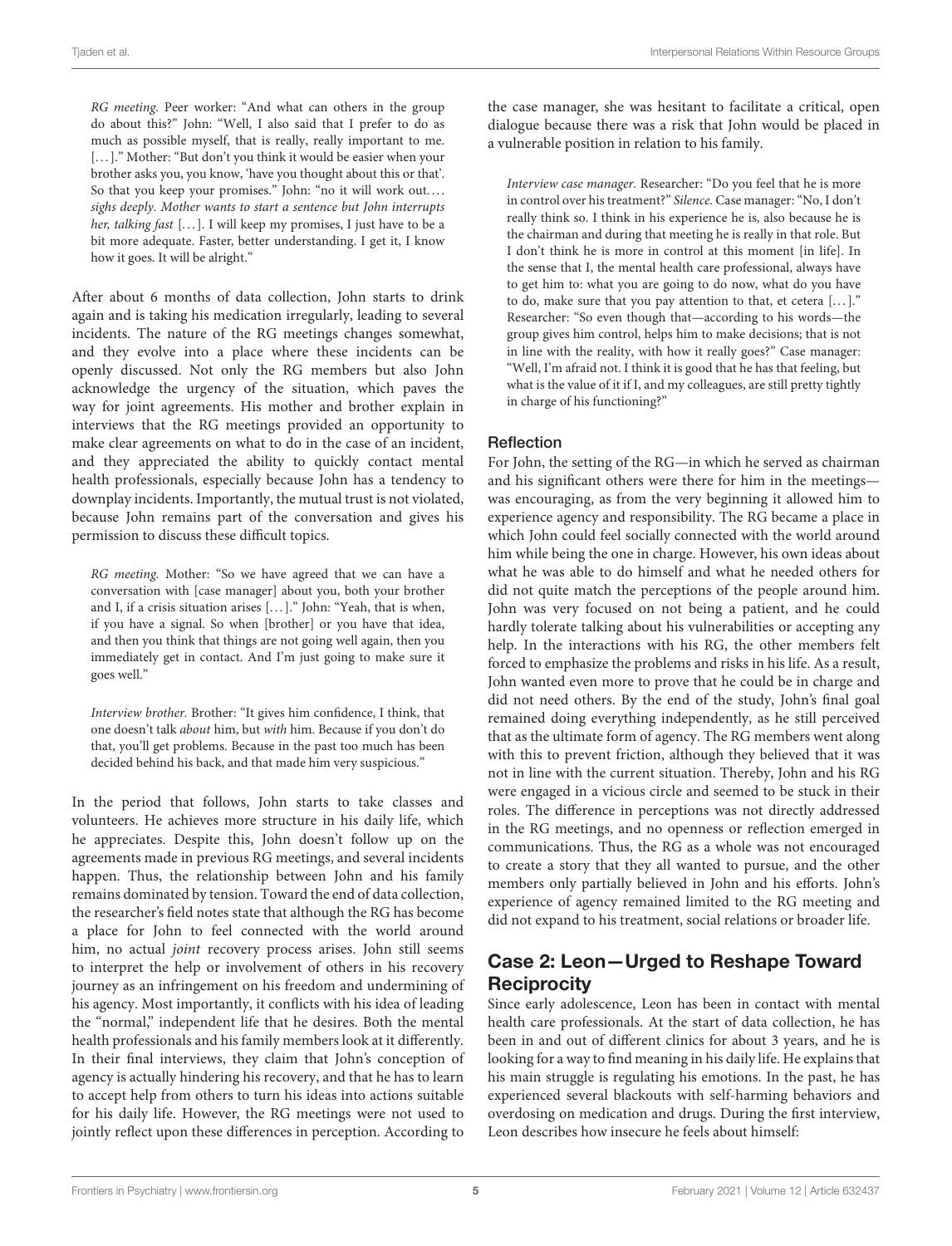Interview Leon. Leon: "I still find it difficult to receive compliments or to hear positive things about myself. It is easier to identify myself with failure. I basically set the bar always too high for myself, so that I fail and it is confirmed that I am not worth it. [...] That is one of the greatest core beliefs of my life. Like, I'm not worth it, I'm not worth anything."

Leon is very motivated to work on himself and puts a lot of effort into fulfilling what is expected from him regarding the setup of the RG. In addition to his case manager, he nominates his partner, his mother, two friends, his music therapist, a peer worker on his FACT team, and a social worker from supported housing. Before and during the first RG meeting, Leon looks stressed. In the subsequent interview, he explains that he felt great pressure for it to be a good meeting. He found it difficult to believe that these people want to be there for him because they like him and care about him; instead, he feels like they are judging him:

Interview Leon. Researcher: "How do you feel when you're the chairman at the meeting?" Leon: "Very embarrassed. Embarrassed, a bit anxious. You know, have I prepared myself well enough, that kind of things just stick in my head all the time. It's just, yes, like if you take an exam, that feeling a little bit."

The somewhat tense undertone of the first meeting persists in the following meetings. According to the researcher's field notes, although Leon easily shares his vulnerabilities and struggles, he does not talk about what he is truly thinking or feeling. He tends to inform the people around him after a difficult period but isolates himself in the moment, hesitant to ask for help because he fears putting strain on them. The members of his own network take a "wait and see" approach because as they explain later—they don't really know what their role is and they are cautious to avoid stressing Leon even more. The professionals unintentionally reinforce this by mainly directing the conversation toward Leon and not so much toward his significant others. Thus, rather than serving as a strengthening, supportive atmosphere, the RG meetings emphasize Leon's vulnerable side and his role as the patient, and it is mostly the professionals and Leon making an effort to change the situation.

Interview with friend. Friend: "[...] the group was not being asked anything at all, like what do you want to do or what do you think we should do or something. Often, Leon was talking most of the time, and then the professionals said things, we will arrange a house for you, we will do medication, et cetera. And then nobody asked me, [other friend], or mother anything."

About halfway through data collection, several important events take place that change the way the RG takes shape. After being his main source of support for many years, Leon's partner breaks up with him. In reaction, Leon is overwhelmed and feels severely depressed, not seeing any meaning in life. He experiences a blackout in which he overdoses and has to spend several nights on the intensive care. In the aftermath of this incident, frustration and difficulties arise regarding the communication between different parties (family, friends, and professionals). In the RG

meeting that follows, an RG member—one of Leon's friends asks for a joint evaluation. The RG then openly talks about the lessons learned, who can do what in case of an emerging incident, and how to improve communication in critical moments. This seems to be a first step toward the informal RG members' involvement as active and equal partners. A few weeks later, Leon again feels severely bad. The professionals actively stimulate him to get in touch with one of his friends and share how he feels in order to prevent another incident. When Leon does so, it becomes a positive and important experience for both Leon and his friend:

RG meeting. Friend: "I am glad that you contacted me during that period you felt so bad, and that you really told me what was going on inside you. Not only, well yes, I am feeling bad, but also why and what it did to you. It made me feel like I could better be there for you."

From this experience, as he later comments in an interview, Leon learns that letting other people know what he truly feels and asking for help at difficult times is not a sign of weakness or dependence, but can be strengthening and rewarding, both for him and the other person. The atmosphere and content in the following RG meetings changes. The conversation is no longer solely directed toward Leon and his challenges; the RG members start to use the meetings as a platform to openly explore how everyone feels, reflect on the influence of their own behaviors, and discuss their thoughts and doubts. The open and reflective atmosphere that arises seems to function as a mirror for Leon, helping him to learn to express himself and his emotions. This allows him to start searching for his own voice, and gradually, he realizes that he is capable of being in charge of his own decisions:

RG meeting. Mother: "Yes, now you really choose [...]." Leon: "[. . . ] my own social contacts [. . . ]" Mother: "[. . . ] things yourself. Just as well as deciding to grow your beard." Leon smiling shyly: "Yes, that is indeed one of those choices." Mother: "Yes. Your own choice." Silence. Leon: "Little by little making my own choices. I definitely feel like I'm slowly growing in that [...]." Case manager: "Yes, absolutely."

At the time of the final interview, the researcher's field notes indicate that the RG has undergone a transformation process; the roles of the RG members have changed, and their mutual relationships have been gradually reshaped. In addition, Leon's use of language when speaking about his RG changes. While he first tended to use proto-professional phrases, such as "utilizing my support system" and "significant others," he seems to have left those terms behind at the time of the final interview and replaced them with phrases such as "asking a friend to go for a beer and talk" when he is having a difficult time.

#### **Reflection**

An important development within this case was the break-up of Leon and his partner. When Leon could no longer rely on her, he was forced to find new ways to take care of himself. This new situation caused existing patterns and current relationships to come into question and be reshaped. Hence, the interaction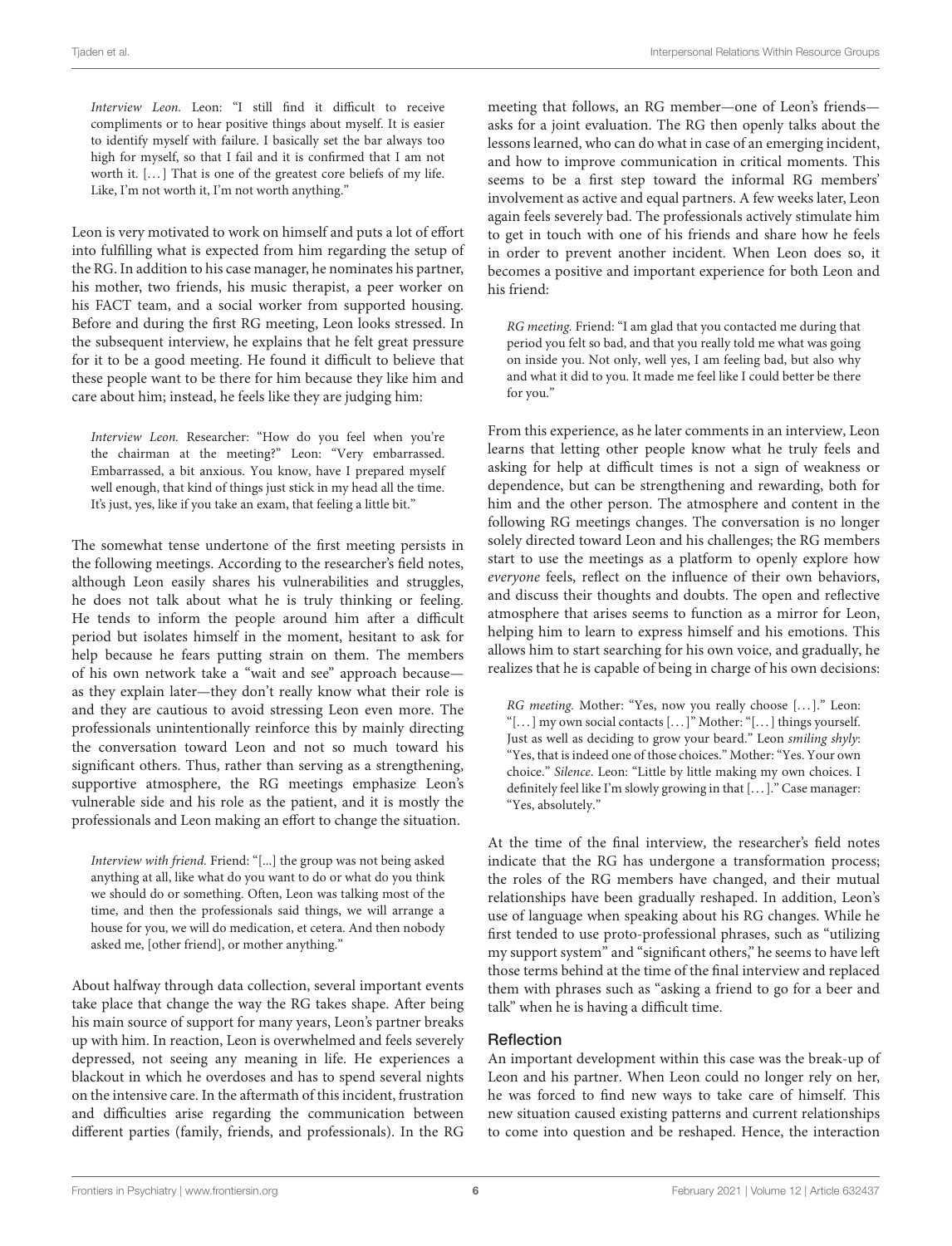pattern within the RG, in which Leon felt vulnerable and judged and his significant others were reserved and hesitant in order to spare his feelings, changed. The RG members slowly transformed from passive listeners into active participants. They started to reflect on themselves and the process, and they shared their needs, frustrations, and emotions. This stimulated Leon to also express himself. Thereby, the RG became reciprocal instead of unilateral in its functioning. Also, Leon started to believe that he was worth the attention of his RG and therefore could experience the RG as a source of support. He gradually moved beyond the role of patient and was able to take more charge in making decisions. As a result of these parallel and intertwined developments, the RG process became a joint effort and led to increased equality within mutual relationships. The case is a clear example of the fact that difficulties and tensions are unavoidable parts of a recovery journey, and jointly overcoming them may be key to moving in a fruitful direction.

## Case 3: Martin—Distance and Closeness

At the start of the first interview, Martin proudly shows a large grid drawn on the wall that represents the number of days he is clean from drugs. He is happy to finally be at a point in life where he could manage to take this step. However, being clean takes enormous strength, and he describes feeling constantly confused and tired. During the interview, Martin openly speaks about himself and the severe events that occurred in his young childhood. The past 10 years of his life have mainly revolved around his substance abuse and the associated lifestyle. He states that although he has been through a lot with his family, they are really close to him and he is grateful for their support. At the same time, he feels pressured by them, and he hopes the RG meetings will help him to be better understood. In addition to his case manager, he nominated his mother, stepfather, brother, sister-in-law, and coach from his volunteer work to be part of the RG.

Interview Martin. Researcher: "What do you hope [to achieve with the RG]?" Martin: "Well, uhm.... My parents and my brother have said a few months ago, yes, we now accept you the way you are, and if you relapse, well okay, you know. But now my mother tried to say the other day, why don't you try to work a bit more. And then I really said, mom, you shouldn't do that. You just have to let me do it my way, because if you are going to say that, then I immediately get more cravings, and the feeling that I am not accepted anymore. So I said, please, just let me do it at my own pace."

The search for recognition and acceptance of his fight against addiction is a very important theme for Martin. In the preparation for the first RG meeting, he decides—with the help of his case-manager—to write a letter in which he reintroduces himself to his family and asks for some distance from them in order to recover. During the first RG meeting, he reads the letter out loud:

RG meeting. Martin: "Well here I am, and that is someone with an addiction and the associated lifestyle, that I am trying to get out of. That's a little bit how or who I am now. How it feels. My goal is to build a normal rhythm of life again, to be clean. To enjoy things again and to pick up my hobby again. [. . . ] At the moment I have mixed feelings, because despite the good feedback from everyone, I still feel that more is expected from me than is feasible at this moment, for example if I hold off the contact with you guys, from everything. But to stay clean requires so much energy, to alter the cravings to something else. [. . . ] From the inside, I feel really messed up at the moment, and that just demands all my energy now. So I need a bit of distance to be able to hang on."

The letter and the way that Martin reads it impresses the family. They appreciate that he is honest, and they tell him that they understand his request for space. The RG jointly and respectfully talks about what everyone needs in this new situation. Later on in the meeting, when Martin shares his goals and wishes for the near future, the RG responds by expressing their positive beliefs and expectations. Martin afterwards comments that, despite the positive tone, their hopes and expectations made him feel pressured:

Field notes. "It had hurt him that his father had said that he actually wanted him to be like his little brother: work, girlfriend, house. He found that painful to hear, and he seemed to be annoyed about it too."

In the period following the first RG meeting, the researcher and Martin have several informal contacts in which it is revealed that Martin is struggling to find the right balance between closeness and distance in both contacts with his family and the case manager:

Field notes. "Right after the RG meeting his brother stopped contacting him. Although this was what he had asked for, it made Martin feel upset, as he felt abandoned and not being part of the family. One month later, when the two brothers had talked about this and his brother had invited Martin a couple of times to come over, Martin felt pressured and unseen in how he feels because his brother was expecting too much."

2 months after the RG meeting, it is revealed that Martin has used again and that he manipulated his mother to get money and his stepfather does not know about this. Martin expresses to the researcher that he feels deeply disappointed in himself. In the same period, several interpersonal tensions between members of his RG manifest: his stepfather threatens to reveal secrets about his mother to Martin and his brother, his sister-in-law and stepfather have a dispute and refuse to talk with each other, and the family is annoyed by the mental health professionals. Martin cancels the subsequent RG meeting. He explains that although he would like to continue in the long term, the idea of an RG meeting now causes him too much stress due to all the tensions. The last time the researcher gets in contact with Martin, he considers continuing the RG with a different composition because he wants to gain some distance from his family and focus on the future.

After a few months and several attempts, the researcher is no longer able to get in touch with Martin, and to respect this, she does not interview his family. About a year later, she hears from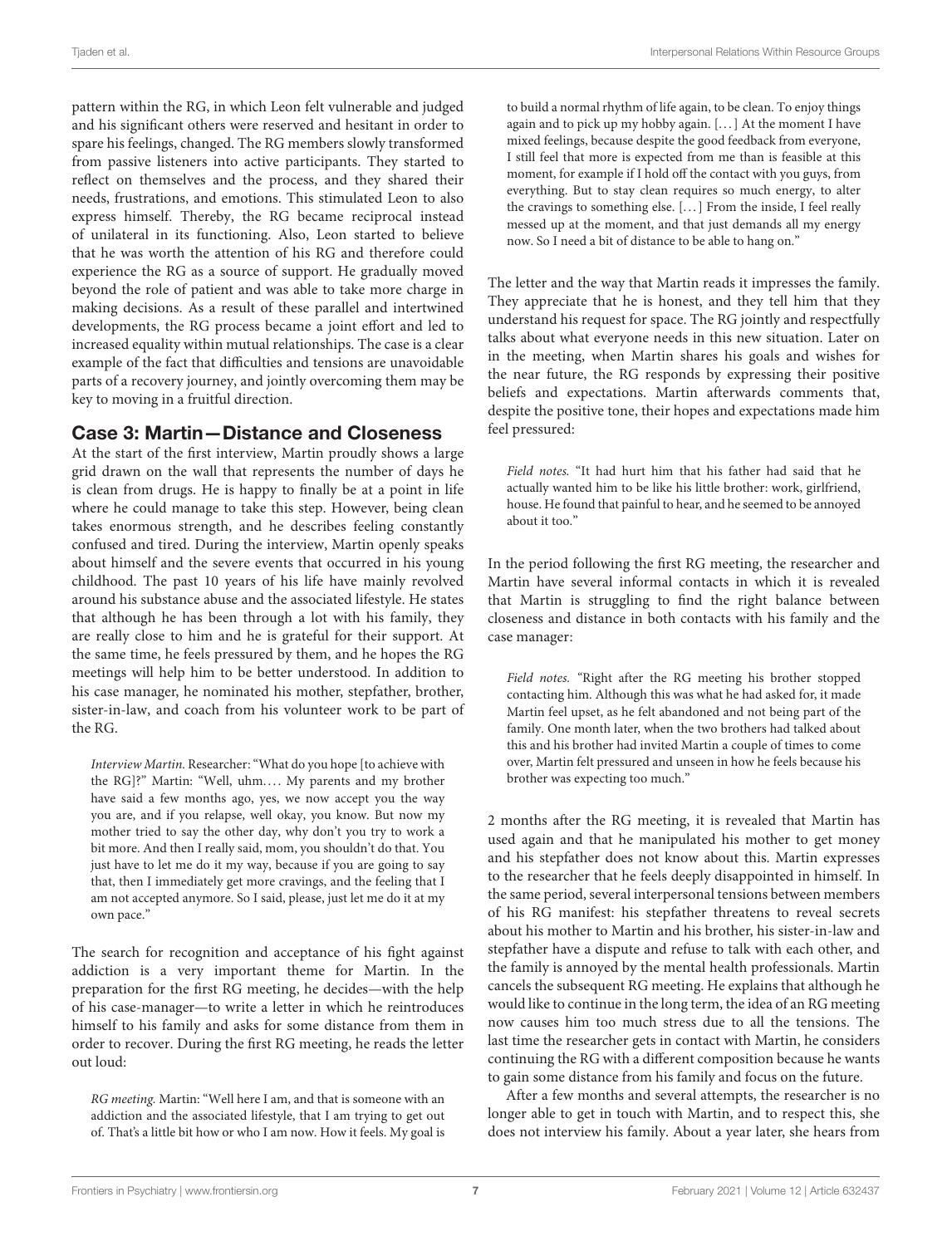his case manager that Martin is setting up a new RG meeting with the same members.

### Reflection

The RG meeting took a first step toward overcoming the existing interactional difficulties and working to (re)build mutual trust. However, both Martin and his family were entangled in a pattern of seeking distance and closeness. Therefore, Martin alternated between feeling pressured and abandoned. This complicated the establishment of satisfying interactions in which Martin's need to be truly seen and accepted could be acknowledged. When his family sought closeness and said they wanted the best for him, Martin felt as if he is only worth something when he is absent. This interpretation of conditional love and attention made him feel pressured to behave in a certain way. Drugs—and later distance—became a way to take back control and avoid being left and hurt. The interactional patterns of Martin and the other RG members seemed to be entangled with drug use, which made it difficult to jointly work toward recovery. In addition, it became clear that there are many unspoken tensions and complexities within the family, which interfered with the establishment of a well-functioning RG. Distance seemed to be accepted when there is conflict or disagreement, which reinforced Martin's (destructive) behavioral pattern. Thus, existing interactional difficulties stood in the way of establishing an open and honest alliance within the RG.

# Case 4: Raoul—The Struggle of Opening Up

When data collection begins, Raoul lives in a sheltered housing. He has a history of severe substance abuse and psychotic episodes, and he now wishes to be more independent from mental health care. In the first interview, he states that a psychoeducation course 2 years ago taught him that the voices he had been hearing for about 20 years are actually his own. However, distinguishing them from reality takes a lot of his energy, and he is not able to do some kinds of work or daily activities. Raoul has nominated his mother, brother, and social worker to be part of the RG. He is enthusiastic and plays an active role in the setup of his RG. He borrows the case manager's book about the RG method, appoints himself the chairman of the RG meetings, and wants to take the lead in the in-depth preparatory conversations with the invited RG members. Nevertheless, Raoul indicates that he is not looking forward to the RG meeting because he does not like to be the center of the attention:

Interview Raoul. Raoul: "One hour [...] That sounds so long to me, how are we going to fill one hour? [. . . ] and then I feel like, what do I have to say right now, why is it about me. Why do people find that important? So, it is difficult for me to express myself about myself." [...] Researcher: "So talking about yourself for an hour is difficult." Raoul: I find it really troublesome, yes. I'm pretty much dreading it."

At the start of the first RG meeting, Raoul asks the RG members to read the report of the in-depth preparatory conversation with his mother, explaining that everyone knowing about his past is a good start. From the report, it is clear that his mother has gone through a lot with Raoul. The past 10 years have been tough for her because she had to watch her son slip away while ceaselessly trying to save him. Despite the considerable improvement in their relationship since then, his mother repeatedly intervenes in the meeting with implicit references to the past. The researcher's field notes describe her clear need to be heard and persistent urge to share her struggles and fears with the professionals. Several times, she expresses that it is hard to have confidence in the future and support Raoul's wish to be more independent.

RG meeting. Mother: "He says that he wants to live independently, well then I just flinch, I take three steps back and. . . that is just a bitter pill to swallow. And I heartily wish it for him, but as he is now, I just really, really not see it happening."

In response to the first RG meeting, the case manager encourages Raoul's mother to join a family psycho-educational program on psychosis and schizophrenia. At this program, she learns what her son's illness actually entails and how she can better relate to it. This changes the dynamics of the second meeting, and it stimulates her to reflect on the influence of her own behavior on Raoul's functioning:

RG meeting. Mother: "I wanted to push him, you know, 'go for a walk, go for a nice run'. Well, you should definitely not do that. Because people who are schizophrenic seem to be really, really, really tired. Completely exhausted. So, at lesson 2 I already knew I shouldn't do that." Laughs.

Despite the changed dynamics between Raoul and his mother, the second meeting has a tense atmosphere. In the period between the first and second meeting, Raoul had told the researcher that he is occasionally using drugs again. The mental health professionals know, but Raoul is terrified that his family will find out and demands that it will not be a topic during the RG meeting. The professionals respect his wish, although they struggle with the situation. In the period after the second meeting, they repeatedly confront him, expressing their own discomfort to address the subject of honesty and openness. Looking back at this period in an interview, Raoul says that although it was stressful at the time, the RG setting served as an incentive for self-reflection and confrontation of the situation. He decides to quit using drugs so that he will no longer have to lie to his family.

Interview Raoul. Raoul: "The RG has definitely accelerated that; that I have come to my conclusions, this is untenable, this cannot continue, it will go wrong somewhere. And also that I became aware of it; I just lied to her [mother], and that's really not okay. I couldn't pretend any more that I wasn't."

This realization is a first step toward being honest and open with his family. After about 1 year of data collection, a similar event takes place. In consultation with the psychiatrist, Raoul decides to quit taking medication and involves his family in this decision. The RG meeting becomes a very honest conversation in which Raoul and his family open up and share their worries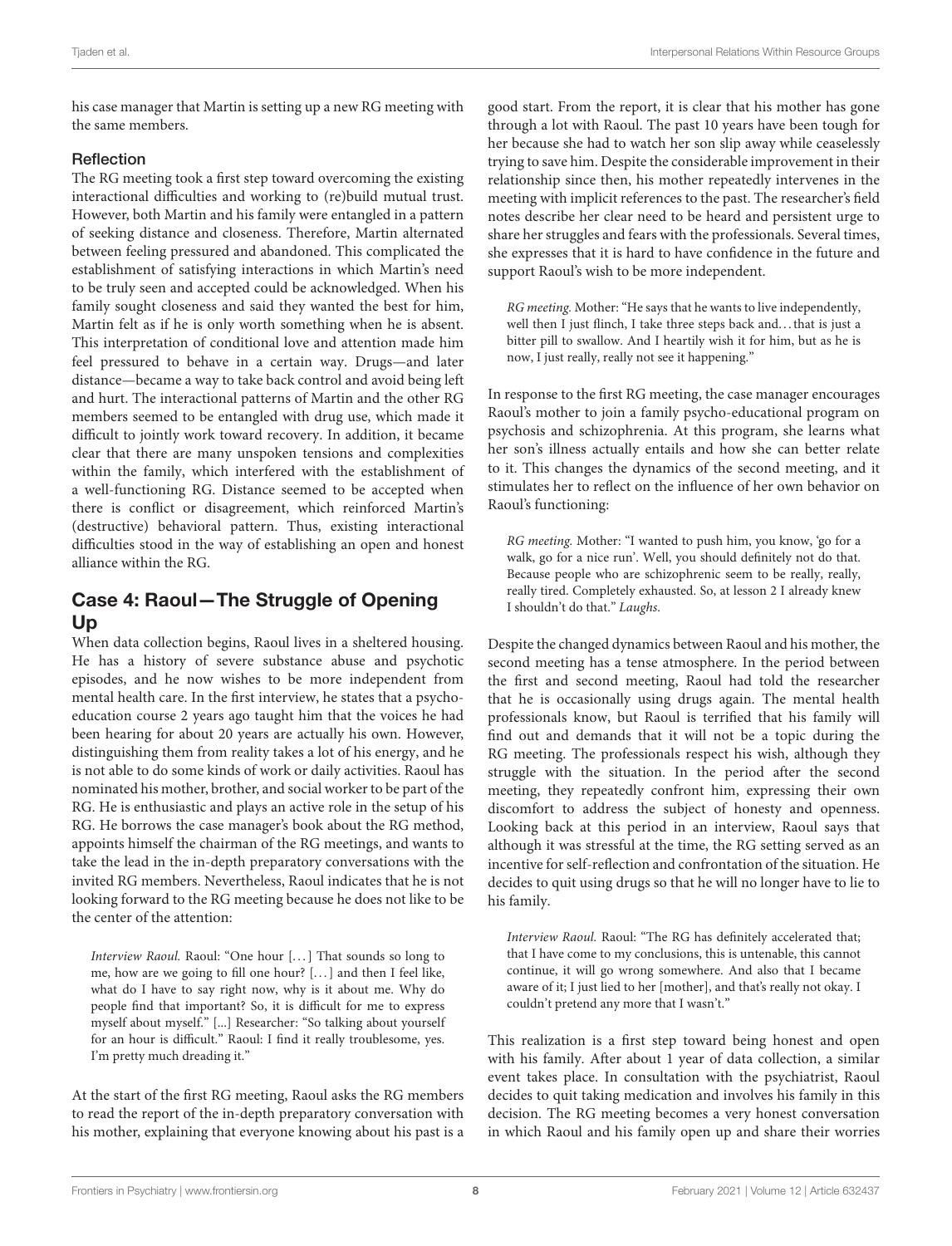and fears with each other. After the meeting, Raoul tells the researcher that his family needs to feel that they are part of his decisions and that considering the perspectives and wellbeing of others gives him more gratification in the long term than making decisions by himself. In addition, he noticed that openness allows other people to come close, and that this had substantially improved his relations with both his family and the mental health professionals:

Interview case manager. Case manager: "[At first] he was absolutely inscrutable; I really had no idea what was going on inside him. And look at him now; yes, really it is a huge difference."

In her interview, Raoul's mother explains that the increased openness is very important because it gives her confidence that she will not be left out again. Toward the end of data collection, Raoul, his mother, and his brother all state that the RG meetings have evolved into a place where they can be vulnerable, honest, and open with each other. Importantly, the topics of the RG meetings are no longer solely directed toward Raoul and his goals; they include the mutual relationships between Raoul and his family as well as the latter's vulnerabilities, fears, and behavior. Thus, their relationships become reciprocal, and the openness extends beyond Raoul's goals to cover broad aspects of daily life:

Interview Raoul. Raoul: "The last two times were just very open conversations, everything could come to the table and that gave me peace of mind and also my mother, I know that for sure. Apparently, we usually don't talk with each other so openly, and now the setting makes us ready to do just that. Yes, I found that a lot more pleasant."

Interview brother. Brother: "I think the RG offers a stage to continue that [being vulnerable], as there is safety for everyone. And that the vulnerability does not only apply to Raoul, but also to us, as family. [. . . ] Yes, that certainly connects. Absolutely. That is, of course, what it is all about in a relationship: that you are honest with each other and that you share what is going on inside. That has been disturbed for a long time, and that it is now slowly repairing again; yes, that is really very valuable."

#### Reflection

This story is characterized by increased openness in the communication between Raoul, his family, and the professionals. At the start, there was a pattern in which, based on past events, Raoul's family closely watched him and therefore exerted control out of fear. Raoul interpreted this as a lack of trust, which led him to keep things to himself. This, in turn, enhanced his family's fear. The RG meetings evolved into a place where this pattern was exposed and could be adjusted. The members all developed more self-reflective and vulnerable attitudes, and they gained an understanding of each other's past experiences. Raoul learned that being open to his family made them less suspicious, and he increasingly allowed them to be part of his decisions. This, in turn, increased his family's confidence and gave them the space to see him as a person with dreams and wishes instead of a patient they had to keep a close eye on. The mental health professionals contributed to this by not openly judging Raoul for withholding information from his family and instead repeatedly questioning the consequences and stimulating him to open up. Although it was a struggle for all members of the RG, these developments helped them jointly work toward opening up to each other and (re)building mutual trust. Remarkably, Raoul and his family indicated that they do not have these kinds of conversations in between the RG meetings; the fact that they are scheduled provided an opportunity to build equal, normalized relationships in which Raoul's illness was not the central topic. Hence, the RG meetings were a place where they could discuss the past and let issues go in daily life.

# **DISCUSSION**

The RG method intends to promote patients' agency and selfmanagement and organize collaborative partnerships between patients and their informal and formal support system. The present paper aimed to enhance the understanding of the interpersonal dynamics that arise within an RG as well as their influence on the recovery journey of the individual suffering from SMI. To this end, we narratively reconstructed the stories of four men—Leon, John, Martin, and Raoul—setting up RGs. Based on our analysis, below we explore the relations and interpretations of the unfolding processes within the four RGs, and we discuss possible implications for practice.

Within the RG method, patients are encouraged to be the director of their group and to take responsibility and ownership regarding their path to recovery [\(11–](#page-11-10)[13\)](#page-11-11). In the four stories, however, most of the RG members had long histories of dependence, risk prevention, and non-reciprocity with each other, and these existing interaction patterns—which varied in rigidness—interfered with the idea of agency of the patient. Thus, being the director of the group cannot be imposed; instead, a movement in the existing interactional patterns is needed to enable ownership and responsibility to emerge. The four stories illustrate how such interactional movements go hand in hand with struggles and interpersonal tensions.

For Leon and Raoul, being the director of their group led to pressure, fear of letting others down, and struggles with being fully open and vulnerable during the RG meetings. Leon tended to place himself below his significant others and thus take on the position of patient. For Raoul, his RG had trouble seeing him as a person with wishes and dreams instead of a patient on which they had to keep a close eye. For both, the process of moving beyond the role of patient and finding new balance in their relationships proved to be essential for establishing RGs that facilitate their empowerment. Importantly, this process required a shift in roles and restructuring of all RG members' perceptions of the relationships. In both stories, the RG meetings served as platforms for interpersonal patterns to be exposed and readjusted.

In the stories of John and Martin, no such shift in existing patterns was observed. John did not redefine his perception of agency and persisted in striving toward independence without help. The other RG members acted to protect him in order to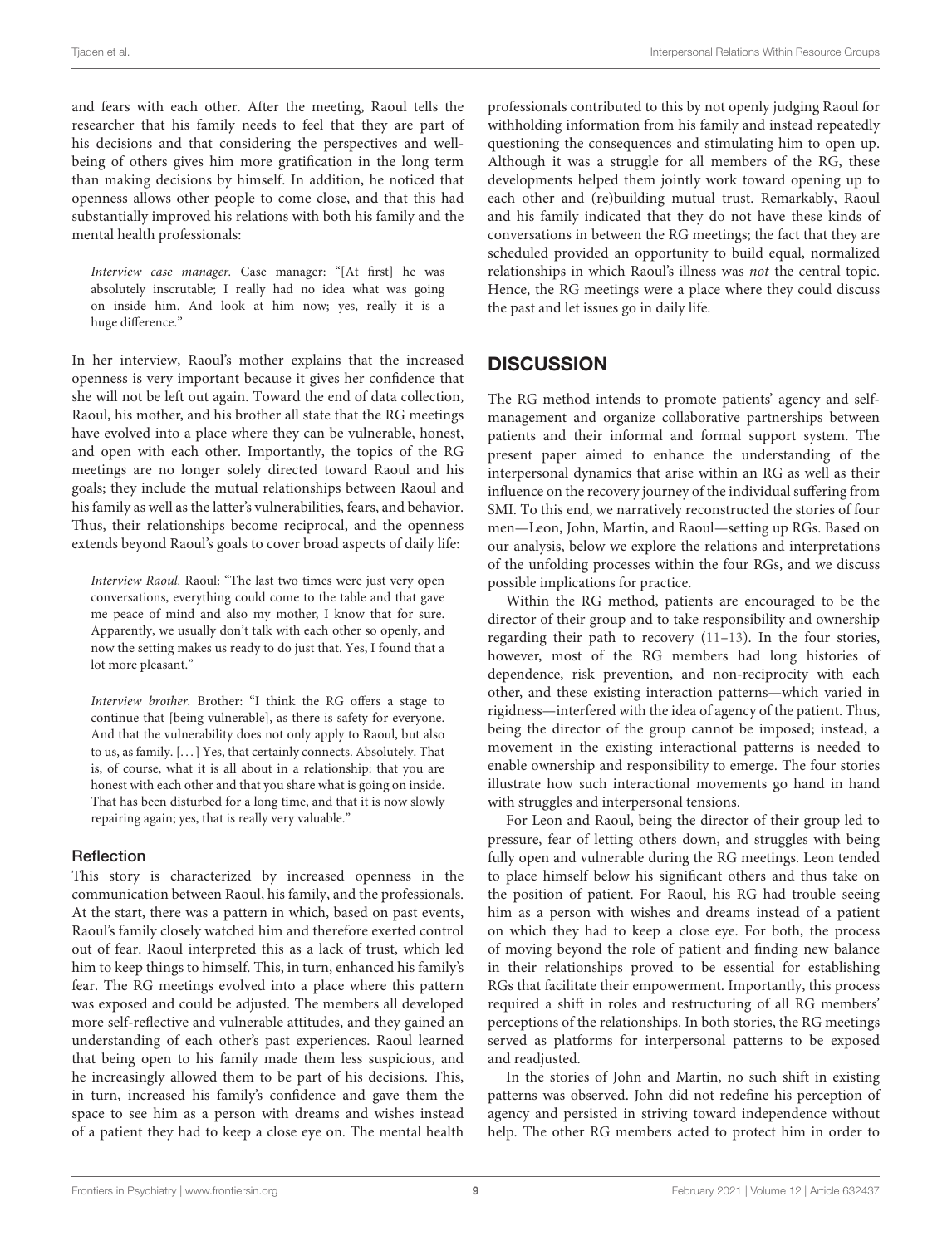reduce risks. Both John and his RG responded based on old patterns, and the RG meetings did not expose or help adjust them. The lack of change in interpersonal dynamics impeded John's recovery journey, as there was no room for him to take responsibility for both his strengths and weaknesses. Martin's RG process was too short to establish an actual group process. Martin and his family used distance and closeness to regulate their own feelings and regain control over the other. This interfered with the development of mutual trust and joint work toward recovery. Perhaps the expertise of an educated system or family therapist would have been helpful to explore the family's frustration with the mental health professional and increase their understanding of existing frictions and tensions. In this way, the first steps could have been taken toward cooperative partnerships, which could have served as a foundation for further work within the RG.

The analyses suggest that the degree to which the RG method contributes to recovery is strongly determined by the degree to which the existing roles of the patient and his/her RG members are changed. It is essential to break old, rigid patterns that are characterized by inequality and dependence. Jointly searching for a new balance in relationships is a vital process for establishing an RG that facilitates the patient's empowerment. Non-reciprocity can make individuals feel lonely, guilty, weak, incapable, indebted, and inferior, and such relationships, even when they provide much help, can be harmful to psychiatric clients in various ways [\(44\)](#page-12-5). The stories of Leon, John, Martin, and Raoul show that breaking through old patterns is challenging. In addition, achieving social support within the involved relationships requires a delicate balance, as such support implies that a person is dependent on others, which tends to distance the helper from the person being helped [\(17,](#page-11-15) [44,](#page-12-5) [45\)](#page-12-6). To change the mutual perceptions of relationships, it is essential to investigate the underlying emotions, fears, and attitudes of patients, their significant others, and the involved mental health professionals. An open and reflective atmosphere during the RG meetings stimulates members to explore and question their own roles, so working toward recovery goals becomes a shared and honest process.

The importance of openness and reflection for adjusting existing roles and patterns raises the question of how such an atmosphere within an RG arises or be facilitated. We saw that it can arise in response to an external event, such as the break-up between Leon and his partner, and that it can be stimulated by mental health professionals. When the professionals broadened their focus from Leon to the dialogue between Leon and the other RG members, the members started to reflect on themselves and the situation, and they became more direct and open toward each other and Leon. Similarly, when the professionals gave space to the concerns and fears of Raoul's mother, Raoul became more aware of the consequences of his behavior on his family, and the communication between them became more open and honest. Thus, it is important that all RG members are invited to play an active role and to consider what they truly need to believe in the goals and participate in achieving them.

By recognizing the importance of including the social context in understanding, analyzing, and responding to mental health difficulties and recovery [\(17,](#page-11-15) [45,](#page-12-6) [46\)](#page-12-7), the RG method is best be viewed as a person- and network-oriented approach. Indeed, our findings are in line with identified working mechanisms of meaningful and sustained inclusion of the social network. These have been found to be characterized by collaboration principles, which promote deep listening to the lived experience of families; a commitment to work in equal partnership with service users and family members; an openness to acknowledge, articulate and address power relations; and a commitment to change service delivery cultures [\(47](#page-12-8)[–50\)](#page-12-9). Above all, such approaches firmly recognize that no one exists in isolation. In contrast, most people's lives are defined by their networks and relationships, and problems and solutions are socially constructed through shared language and understandings [\(51\)](#page-12-10).

An influential example of such approach is Open Dialogue (OD) [\(52,](#page-12-11) [53\)](#page-12-12). The approach aspires to create a space where decision making is transparent and service users are able to find new words for their experiences. Studies of OD can be helpful in further developing and shaping the RG method. Mechanisms of change in OD have been identified [\(54,](#page-12-13) [55\)](#page-12-14) and seven key elements were outlined in fidelity criteria [\(56\)](#page-12-15). These elements can be understood as related to both the organization of services and a way of being with people, the latter including the elements of tolerating uncertainty and dialogism [\(57\)](#page-12-16). Future studies should investigate their similarities, differences and lessons to learn to establish the social and contextual nature of recovery in treatment and care for people with SMI.

## Clinical Implications

Mental health professionals' role is to monitor the processes within the RG by inviting RG members to share their thoughts and feelings; stimulating openness about frictions or differences in point of view; acknowledging and investigating the positions and needs of patients' significant others; and provoking curiosity of each RG member about themselves, the situation, and the group process. This stimulates members to re-think their roles, needs, and behaviors [\(17,](#page-11-15) [50\)](#page-12-9). The stories of Leon and Raoul show that this not only facilitates openness but also increases mutual understanding. If individuals feel that they are understood by someone, they will be inclined to learn from them [\(58\)](#page-12-17). Hereby, the RG serves as a "we," and as a collaborative learning community in which new knowledge and meaning arise from mutually influencing processes [\(57,](#page-12-16) [59\)](#page-12-18). The functioning of the social network as a whole and the ability of the involved members to respond in different ways are important when working toward the patient's recovery goals.

By making space for all RG members to be heard, the RG itself and the RG meetings could evolve into a holding environment, a safe setting that enables individuals to explore new methods of interaction and communication [\(60\)](#page-12-19). The holding environment can serve as a safe place in which people in recovery and their significant others feel that they can take risks, consider each other's perspectives, and explore their true feelings [\(61\)](#page-12-20). The professional is part of this holding environment and thus is an equal partner in the process, as opposed to an expert that brings knowledge [\(62–](#page-12-21)[65\)](#page-12-22).

Cultivating such attitude and taking on a monitoring role within the RG involves a subtle but significant shift in the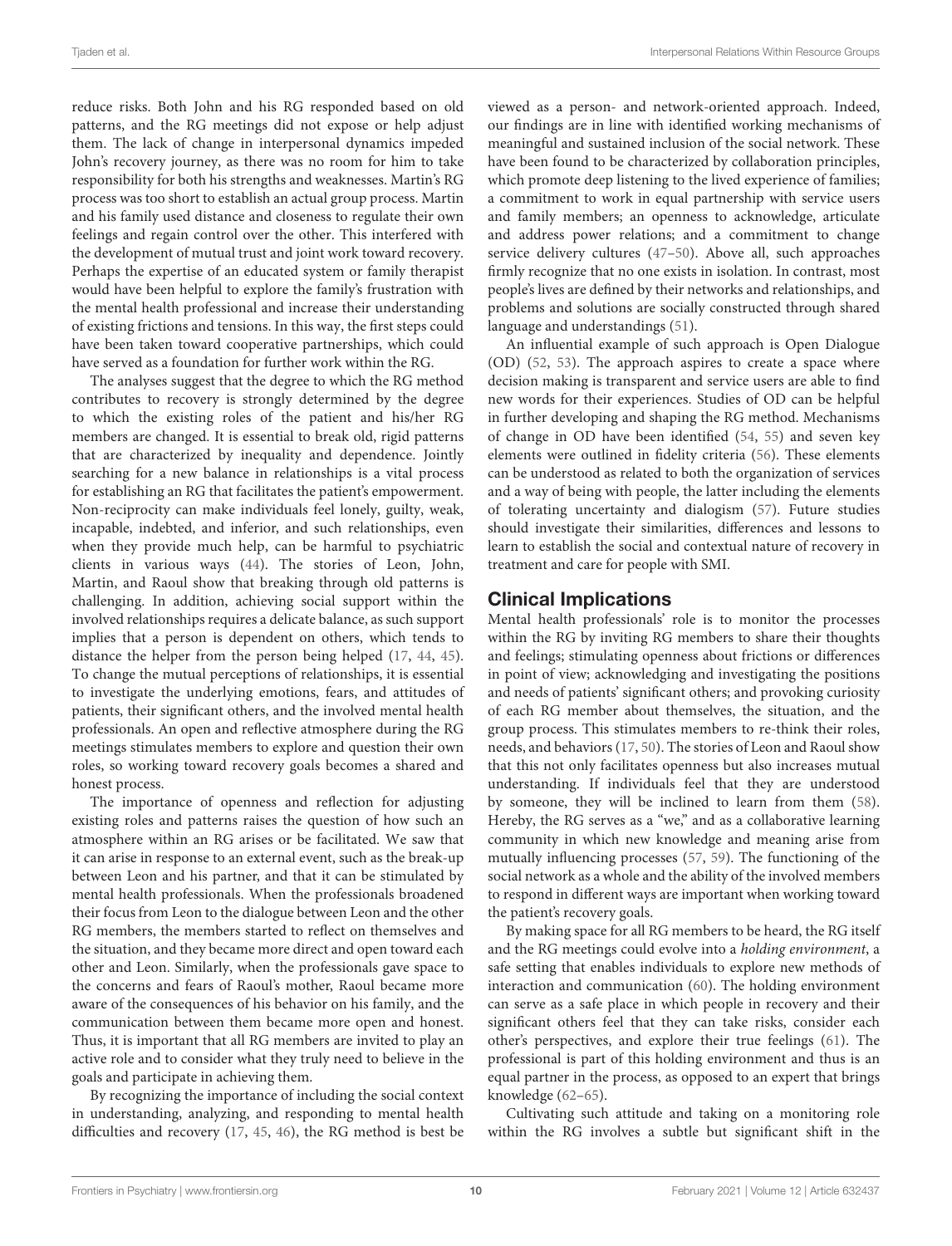dynamics between mental health professionals and patients and their significant others and is reshaped to "doing with, rather than doing to and doing for" [\(66\)](#page-12-23). Developing appropriate skills is not restricted to a certain professional background but training and supervision is recommended [see [\(8,](#page-11-7) [14,](#page-11-13) [31\)](#page-11-28)].

# Methodological Considerations and Limitations

First, the uniqueness of the recovery journeys of the participants and the small sample size limits the generalizability of our findings to a wide population of people with SMI. The findings of this study are rooted in time, place, and person and future studies should investigate the role of specific characteristics, such as illness acuity, ability of self-reflection, and different phases of illness on group dynamics for further application of the RG method. Above all, the paper is meant to stimulate reflection and thinking about the different ways the RG method takes shape in clinical practice. Hereby, we hope that our analysis encourages mental health professionals to embrace the uniqueness of each individual RG and adapt to the personal needs of its involved members.

Second, hermeneutical analysis is based on the idea that data cannot be regarded as purely isolated information units that can be observed separately by other researchers. Rather than trying to eliminate the effects of the researcher, researchers should try to understand and exploit them [\(67\)](#page-12-24). Therefore, continuous reflexivity regarding our impact on the data, analysis, and interpretations was important throughout all phases of the study. To that end, the first and second author were in continuous dialogue with each other to ensure they remained open and curious about the participants' unique situations. During data collection, they critically questioned each other to gain an understanding of the origin of certain beliefs and interpretations that could affect the course of the interviews. During data analysis, the first and second author jointly reviewed all transcripts and field notes, made memos of their discussions, and eventually achieved intersubjective agreement on their interpretations. It is thus important to take into account, when reading the paper and interpreting the analysis, that their personal and professional experience and knowledge inspired and informed the analysis and interpretations [\(68\)](#page-12-25).

Third, the confidential relationships between the first author and the participants (both patients and significant others) were important in the interpretation process. The first author followed the four stories for a longer period of time and attended all RG meetings. Participants shared deeply personal information and vulnerabilities throughout the process, which indicates that they saw the researcher as a trusted partner. Initially derived meanings and hypotheses regarding the participant's recovery process and the interpersonal dynamics within the RG were discussed with the participants to jointly interpret the data. This was one of the main strengths of the study as the research became an equal and joint exploration and investigation. At the same time, the attention and sincere interest for the participants and the repeated visits might have had a therapeutic influence that may have been tangled with the method. In addition, the researchers repeatedly asked to evaluate and reflect on the RG method and its influence on the recovery journey, which may have led to an attributed importance of the method for the participants, that would otherwise not have been experienced or interpreted that way.

# **CONCLUSIONS**

Taken together, by reconstructing the four stories, we aimed to gain insight into the different ways the RG method takes shape in the four men's lives. The stories showed that the RG method should not be considered an intervention for organizing informal support for the "designated" patient, but as a platform for changing the functioning and dynamics of the social network as a whole. For a well-functioning RG, it seems essential to break through old patterns of inequality and dependence and work toward openness and reciprocity in interpersonal dynamics. The four cases showed that it takes time, patience, and small steps back and forth to jointly overcome the struggles and fears related to finding new ways of relating to each other. An honest and reflective atmosphere in which all participants are encouraged to participate and be curious about themselves and each other is essential for changes in interpersonal dynamics to emerge. Such changes pave the way for individuals with SMI to find their own voices and pursue their unique recovery journeys.

# DATA AVAILABILITY STATEMENT

The datasets generated for this study are available upon request to the corresponding author.

# ETHICS STATEMENT

The studies involving human participants were reviewed and approved by Medical Ethical Committee VU Medical Centre. The patients/participants provided their written informed consent to participate in this study.

# AUTHOR CONTRIBUTIONS

CT and JB were responsible for data collection, performed the interviews and analysis, and wrote the first draft of the paper. CM and HK were involved in the several rounds of analyses and provided comments on drafts of the paper. All authors contributed to the study design and concept development.

# FUNDING

This study was supported by a grant from the Stichting tot Steun VCVGZ (projectnumber: 243) and funding from participating mental health centers.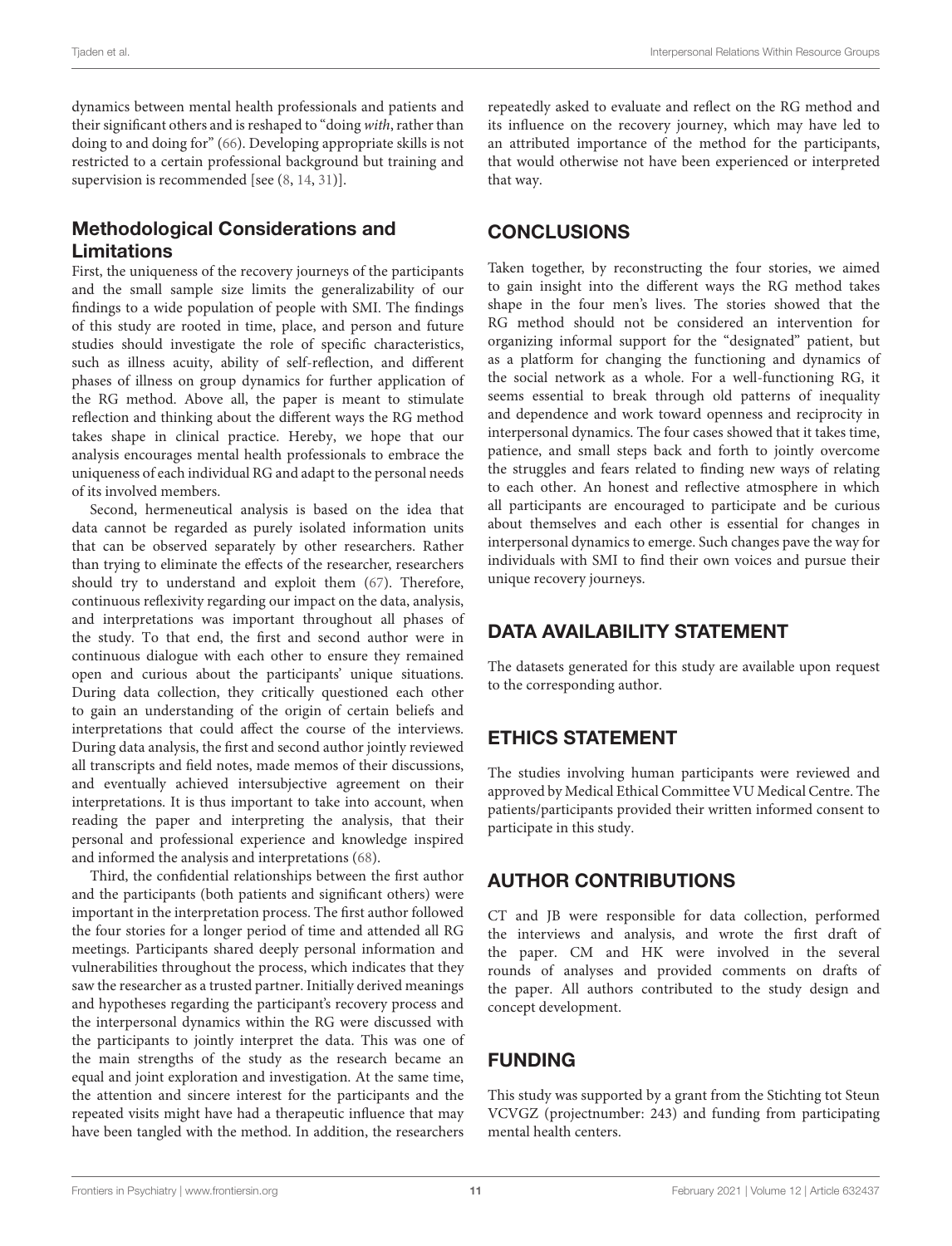# ACKNOWLEDGMENTS

The authors particularly wish to thank all participants and their significant others to share their personal stories and experiences with us, and to permit us to write and publish about it.

# **REFERENCES**

- <span id="page-11-0"></span>1. Brown GW, Birley JL, Wing JK. Influence of family life on the course of schizophrenic disorders: a replication. Br J Psychiatry. (1972) 121:241–58. doi: [10.1192/bjp.121.3.241](https://doi.org/10.1192/bjp.121.3.241)
- <span id="page-11-1"></span>2. Tracy EM, Biegel DE. Personal social networks and dual disorders: a literature review and implications for practice and future research. J Dual Diagn. (2006) 2:59–88. doi: [10.1300/J374v02n02\\_04](https://doi.org/10.1300/J374v02n02_04)
- <span id="page-11-2"></span>3. Craig TJ Laska EM. Deinstitutionalization and the survival of the state hospital. Hosp Community Psychiatry. (1983) 45:616–22. doi: [10.1176/ps.34.7.616](https://doi.org/10.1176/ps.34.7.616)
- <span id="page-11-3"></span>4. Geller JL. The last half-century of psychiatric services as reflected in psychiatric services. Psychiatr Serv. (2000) 51:41–67. doi: [10.1176/ps.51.1.41](https://doi.org/10.1176/ps.51.1.41)
- <span id="page-11-4"></span>5. Chamberlin J. The ex-patients' movement: where we've been and where we're going. J Mind Behav. (1990) 11:323–36.
- <span id="page-11-5"></span>6. Deegan P. Recovery as a journey of the heart. Psychiatr Rehabil J. (1996) 19:91. doi: [10.1037/h0101301](https://doi.org/10.1037/h0101301)
- <span id="page-11-6"></span>7. Wallcraft J, Amering M, Freidin J, Davar B, Froggatt D, Jafri H, et al. Partnerships for better mental health worldwide: WPA recommendations on best practices in working with service users and family carers. World Psychiatry. (2011) 10:229–36. doi: [10.1002/j.2051-5545.2011.tb00062.x](https://doi.org/10.1002/j.2051-5545.2011.tb00062.x)
- <span id="page-11-7"></span>8. Nordén T, Eriksson A, Kjellgren A, Norlander T. Involving clients and their relatives and friends in psychiatric care: Case managers' experiences of training in resource group assertive community treatment. PsyCh Journal. (2012) 1:15–27. doi: [10.1002/pchj.1](https://doi.org/10.1002/pchj.1)
- <span id="page-11-8"></span>9. Scott J. Integrated mental health care: a comprehensive community-based approach. Falloon IR, Fadden G, editors. Cambridge: Cambridge University Press (1993). p. 335. doi: [10.1192/pb.17.8.510](https://doi.org/10.1192/pb.17.8.510)
- <span id="page-11-9"></span>10. Falloon IRH, Montero I, Sungur M, Mastroeni A, Malm U, Economou M, et al. Implementation of evidence-based treatment for schizophrenic disorders: two-year outcome of an international field trial of optimal treatment. World Psychiatry. (2004) 3:104–9
- <span id="page-11-10"></span>11. Malm U, Lundin L, Rydell P, Nordén T, Norlander T. Resource group ACT (RACT) - a review of an integrative approach to psychoeducation of individual families involving the patient. Int J Ment Health. (2015) 44:269–76. doi: [10.1080/00207411.2015.1076290](https://doi.org/10.1080/00207411.2015.1076290)
- <span id="page-11-12"></span>12. Nordén T, Malm UI, Norlander T. Resource Group Assertive Community Treatment (RACT) as a tool of empowerment for clients with severe mental illness: a meta-analysis1). Clin Pract Epidemol Ment Health. (2012) 8:144–51. doi: [10.2174/1745017901208010144](https://doi.org/10.2174/1745017901208010144)
- <span id="page-11-11"></span>13. Malm UI, Ivarsson B, Allebeck P. Durability of the efficacy of integrated care in schizophrenia: A five-year randomized controlled study. Psychiatr Serv. (2014) 65:1054–7. doi: [10.1176/appi.ps.201300164](https://doi.org/10.1176/appi.ps.201300164)
- <span id="page-11-13"></span>14. Tjaden CD, Mulder CL, van Weeghel J, Delespaul P, Keet R, Castelein S, et al. The resource group method in severe mental illness: study protocol for a randomized controlled trial and a qualitative multiple case study. Int J Ment Health Syst. (2019) 13:1–16. doi: [10.1186/s13033-019-0270-2](https://doi.org/10.1186/s13033-019-0270-2)
- <span id="page-11-14"></span>15. Leamy M, Bird V, le Boutillier C, Williams J, Slade M. Conceptual framework for personal recovery in mental health: systematic review and narrative synthesis. Br J Psychiatry. (2011) 199:445–52. doi: [10.1192/bjp.bp.110.083733](https://doi.org/10.1192/bjp.bp.110.083733)
- 16. Tew J, Ramon S, Slade M, Bird V, Melton J, le Boutillier C. Social factors and recovery from mental health difficulties: A review of the evidence. Br J Soc Work. (2012) 42:443–60. doi: [10.1093/bjsw/bcr076](https://doi.org/10.1093/bjsw/bcr076)
- <span id="page-11-15"></span>17. Topor A, Borg M, di Girolamo S, Davidson L. Not just an individual journey: social aspects of recovery. Int J Soc Psychiatry. (2011) 57:90–9. doi: [10.1177/0020764009345062](https://doi.org/10.1177/0020764009345062)
- <span id="page-11-16"></span>18. Mancini MA. The role of self-efficacy in recovery from serious psychiatric disabilities: a qualitative study with fifteen psychiatric

# SUPPLEMENTARY MATERIAL

<span id="page-11-32"></span>The Supplementary Material for this article can be found [online at: https://www.frontiersin.org/articles/10.3389/fpsyt.](https://www.frontiersin.org/articles/10.3389/fpsyt.2021.632437/full#supplementary-material) 2021.632437/full#supplementary-material

survivors. Qual Soc Work[. \(2007\) 6:49–74. doi: 10.1177/14733250070](https://doi.org/10.1177/1473325007074166) 74166

- <span id="page-11-17"></span>19. Herz MI, Lamberti JS, Mintz J, Scott R, O'Dell SP, McCartan L, et al. A program for relapse prevention in schizophrenia: a controlled study. Arch Gen Psychiatry. (2000) 57:277–83. doi: [10.1001/archpsyc.57.3.277](https://doi.org/10.1001/archpsyc.57.3.277)
- <span id="page-11-18"></span>20. Fridgen GJ, Aston J, Gschwandtner U, Pflueger M, Zimmermann R, Studerus E, et al. Help-seeking and pathways to care in the early stages of psychosis. Soc Psychiatry Psychiatr Epidemiol. (2013) 48:1033–43. doi: [10.1007/s00127-012-0628-0](https://doi.org/10.1007/s00127-012-0628-0)
- 21. Bergner E, Leiner AS, Carter T, Franz L, Thompson NJ, Compton MT. Qualitative study of family members' perspectives. Compr Psychiatry. (2009) 49:530–6. doi: [10.1016/j.comppsych.2008.02.010](https://doi.org/10.1016/j.comppsych.2008.02.010)
- <span id="page-11-19"></span>22. Morgan C, Dazzan P, Morgan K, Jones P, Harrison G, Leff J, et al. First episode psychosis and ethnicity: initial findings from the AESOP study. World Psychiaty. (2006) 5:40–6.
- <span id="page-11-20"></span>23. Schön UK, Denhov A, Topor A. Social relationships as a decisive factor in recovering from severe mental illness. Int J Soc Psychiatry. (2009) 55:336–47. doi: [10.1177/0020764008093686](https://doi.org/10.1177/0020764008093686)
- <span id="page-11-21"></span>24. Cutting LP, Aakre JM, Docherty NM. Schizophrenic patients' perceptions of stress, expressed emotion, and sensitivity to criticism. Schizophr Bull. (2006) 32:743–50. doi: [10.1093/schbul/sbl001](https://doi.org/10.1093/schbul/sbl001)
- <span id="page-11-22"></span>25. Pharoah F, Mari J, Rathbone J, Wong W. Family intervention for schizophrenia. Cochrane Database Syst Rev. (2010) 12:CD000088. doi: [10.1002/14651858.CD000088.pub2](https://doi.org/10.1002/14651858.CD000088.pub2)
- <span id="page-11-23"></span>26. Bradshaw W, Armour MP, Roseborough D. Finding a place in the world: the experience of recovery from severe mental illness. Qual Soc Work. (2007) 6:27–47. doi: [10.1177/1473325007074164](https://doi.org/10.1177/1473325007074164)
- <span id="page-11-24"></span>27. EnglandKennedy ES, Horton S. "Everything that I thought that they would be, they weren't:" family systems as support and impediment to recovery. Soc Sci Med. (2011) 73:1222–9. doi: [10.1016/j.socscimed.2011.07.006](https://doi.org/10.1016/j.socscimed.2011.07.006)
- <span id="page-11-25"></span>28. Leeman E, Bähler M, Bovenberg F, Dorleijn M, van Goor L, Kreuger T, et al. Praktijkboek Resourcegroepen: Herstellen doe je Samen. Utrecht: De Tijdstroom (2017).
- <span id="page-11-26"></span>29. van Veldhuizen JR. FACT: a Dutch version of ACT. Community Ment Health J. (2007) 43:421–33. doi: [10.1007/s10597-007-9089-4](https://doi.org/10.1007/s10597-007-9089-4)
- <span id="page-11-27"></span>30. Gadamer HG. Truth and Method. Revised se. New York, NY: Continuum (1998). p. 295–395.
- <span id="page-11-28"></span>31. Tjaden CD, Boumans J, Mulder CL, Kroon H. Embracing the social nature of recovery: a qualitative study on the resource group method for people with severe mental illness. Front Psychiatry. (2020) 11:574256. doi: [10.3389/fpsyt.2020.574256](https://doi.org/10.3389/fpsyt.2020.574256)
- <span id="page-11-29"></span>32. Glaser B, Strauss A. The Discovery of Grounded Theory: Strategies for Qualitative Research. Mill Valley, CA: Sociology Press (1967).
- <span id="page-11-30"></span>33. Charmaz K. Constructing Grounded Theory: A Practical Guide Through Qualitative Analysis. Thousand Oaks, CA: Sage Publications, Inc. (2006).
- <span id="page-11-31"></span>34. Riessman CK. Narrative Methods for the Human Sciences. Thousand Oaks, CA: SAGE Publications Ltd (2008). p. 40–8.
- <span id="page-11-33"></span>35. Pillow WS. Confession, catharsis, or cure? Rethinking the uses of reflexivity as methodological power in qualitative research. Int J Qual Stud Educ[. \(2003\) 16:175–96. doi: 10.1080/095183903200006](https://doi.org/10.1080/0951839032000060635) 0635
- 36. Gubrium JF, Holstein JA, Marvasti AB, McKinney KD. The SAGE Handbook of Interview Research: The Complexity of the Craft. Thousand Oaks, CA: SAGE Publications (2012). doi: [10.4135/9781452218403](https://doi.org/10.4135/9781452218403)
- 37. Kvale S, Brinkmann S InterViews: Learning the Craft of Qualitative Research. California, CA: SAGE Publications (2009). p. 230–43.
- <span id="page-11-34"></span>38. Rubin HJ, Rubin IS. Qualitative Interviewing: The Art of Hearing Data. Thousand Oaks, CA: Sage Publications, Inc. (2011).